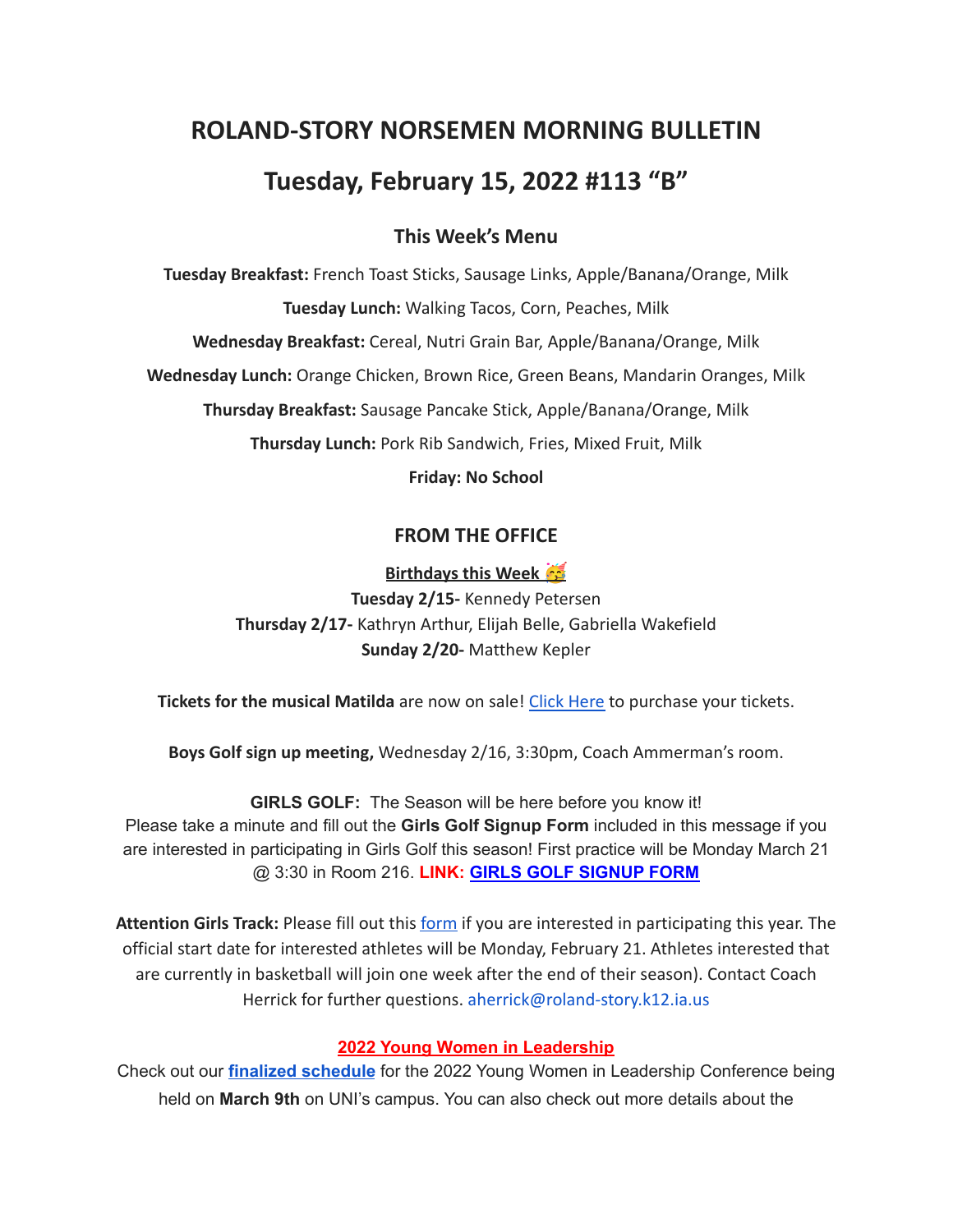conference, our speaker lineup, and a student's experience testimonial on our [website](http://www.uniwomeninbusiness.com/ywil-conference.html). Hover over the "YWiL Conference" tab to check out more information.

**Registration is open now** until February 23rd for the 2022 Young Women in Leadership Conference. Act fast as space is limited so [CLICK](https://event.formdash.org/2022/ywil/) HERE to register and reserve your spot! If you have any questions, please reach out to us at uni.youngwomeninleadership@gmail.com and we would be happy to help. See Mrs. Heisterkamp if you have transportation problems to this event.)

**Upcoming Driver's Ed Classes at Roland Story High School**

All classes will remain online and driving will be done in person. March 28-April 29 June 6-June 30 [Click](http://streetsmartsdriversed.com/) here to register.

**There will be two more public informational meetings on the upcoming bond issue.** If

approved, the March 1 bond would allow Roland-Story to move forward with a series of improvements at Dallas Kray Track & Kerry Van Winkle Field and our surrounding athletic complex facilities.

2/15 7pm at the High School library

2/28 7pm at the Middle School library

Attendees will have opportunities to ask questions and provide feedback.

Learn more: [https://www.rolandstorybond.org](https://www.rolandstorybond.org/?fbclid=IwAR3AJHhy8S8KvQsof-Z44UTrIBXDkOZFSdMyUXMovrg0bH3FkvkTprNkFuM)



## **[COUNSELOR FOLDER](https://docs.google.com/document/d/1vmwczNPbDzXe9vFaG5LJMQ7NYDv-i4oQJHybqA65TUc/edit?usp=sharing) (9-12)-Click here**

**VISIT- 2/15 during Seminar- Counselor's Office (Let Mrs. Cory know if your** 

interested)